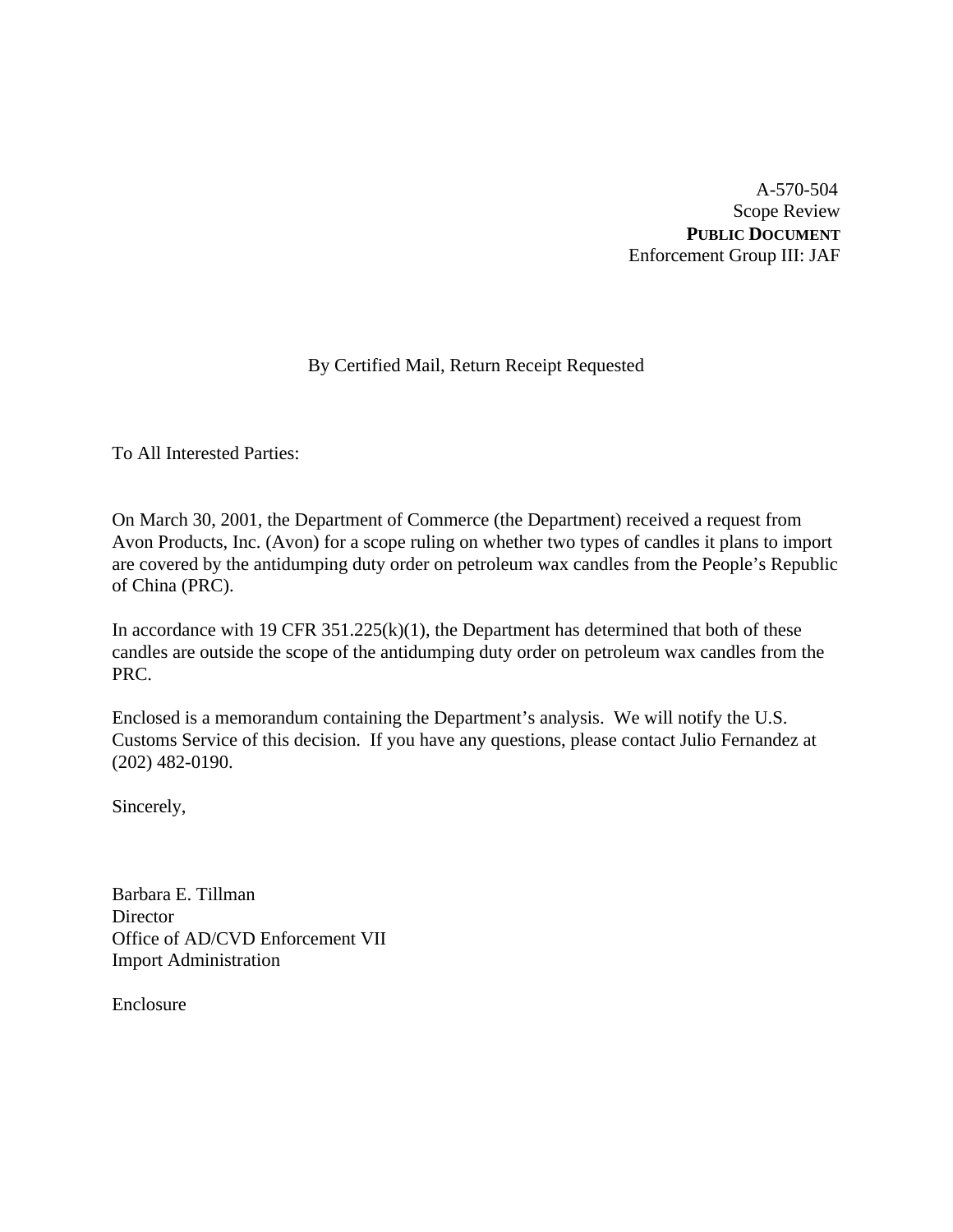A-570-504 Scope Review **PUBLIC DOCUMENT** Enforcement Group III: JAF

| <b>MEMORANDUM FOR:</b> | Joseph A. Spetrini<br><b>Deputy Assistant Secretary</b><br><b>Enforcement Group III</b>                                      |
|------------------------|------------------------------------------------------------------------------------------------------------------------------|
| FROM:                  | Barbara E. Tillman<br>Director<br>Office of AD/CVD Enforcement VII                                                           |
| <b>SUBJECT:</b>        | Final Scope Ruling; Antidumping Duty Order on Petroleum Wax<br>Candles From the People's Republic of China (A-570-504); Avon |

### **Summary**

On March 30, 2001, the Department of Commerce (the Department) received a request from Avon Products, Inc. (Avon) for a scope ruling on two candles to determine if they are covered by the antidumping duty order on petroleum wax candles from the People's Republic of China (PRC) (Petroleum Wax Candles from the PRC, 51 FR 25085 (July 10, 1986)). The National Candle Association (NCA), petitioner in this case, submitted comments on Avon's request on April 25, 2001. In accordance with 19 CFR 351.225(k)(1), we recommend that the Department determine that both of Avon's candles are outside the scope of the antidumping duty order on petroleum wax candles from the PRC.

#### **Background**

Avon filed its request for a scope ruling in proper form on March 30, 2001. The NCA's timely comments followed on April 24, 2001.

The regulations governing the Department's antidumping scope determinations are found at 19 CFR § 351.225. On matters concerning the scope of an antidumping duty order, the Department first examines the descriptions of the merchandise contained in the petition, the determinations of the Secretary and the International Trade Commission (the Commission), the initial investigation, and the antidumping duty order. This determination may take place with or without a formal inquiry. If the Department determines that these descriptions are dispositive of the matter, the Department will issue a final scope ruling as to whether or not the subject merchandise is covered by the order. *See* 19 CFR 351.225(d).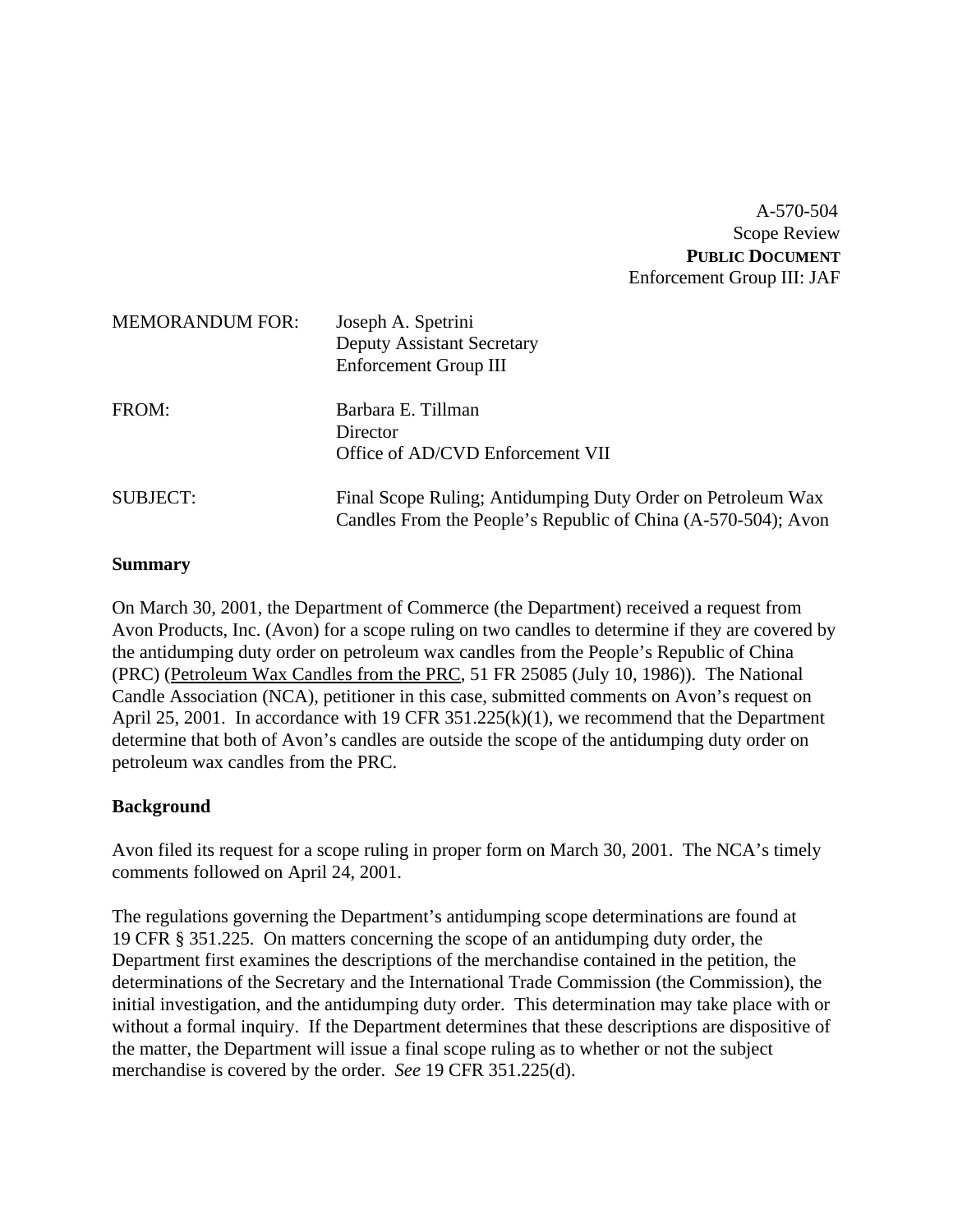Conversely, where the descriptions of the merchandise are *not* dispositive, the Department will consider the five additional factors set forth at 19 CFR § 351.225(k)(2). These criteria are: i) the physical characteristics of the merchandise; ii) the expectations of the ultimate purchasers; iii) the ultimate use of the product; iv) the channels of trade in which the product is sold; and v) the manner in which the product is advertised and displayed. The Department applies these criteria when it is unclear whether the product which is the subject of the scope ruling fits within the product descriptions contained in the petition, the determinations of the Secretary and the Commission, the investigation, and the order. The determination as to which analytical framework is most appropriate in any given scope inquiry is made on a case-by-case basis after consideration of all evidence before the Department.

In the instant case, the Department has evaluated Avon's request in accordance with 19 CFR  $351.225(k)(1)$ ; the descriptions of the products contained in the petition, the final determinations of the Secretary (including prior scope determinations) and the Commission, the initial investigation, and the antidumping duty order are, in fact, dispositive.

Documents and parts thereof from the underlying investigation deemed relevant by the Department to this scope ruling were made part of the record of this determination and are referenced herein. Documents that were not presented to the Department, or placed by it on the record, do not constitute part of the administrative record for this scope determination.

In its petition of September 4, 1985, the National Candle Association requested that the investigation cover:

[c]andles [which] are made from petroleum wax and contain fiber or paper-cored wicks. They are sold in the following shapes: tapers, spirals, and straight-sided dinner candles; rounds, columns, pillars; votives; and various wax-filled containers. These candles may be scented or unscented ... and are generally used by retail consumers in the home or yard for decorative or lighting purposes (Antidumping Petition, September 4, 1985 at 7).

The Department defined the scope of the investigation in its notice of initiation. This scope language carried forward without change through the preliminary and final determinations of sales at less than fair value and the eventual antidumping duty order:

certain scented or unscented petroleum wax candles made from petroleum wax and having fiber or paper-cored wicks. They are sold in the following shapes: tapers, spirals, and straight-sided dinner candles; rounds, columns, pillars, votives; and various wax-filled containers (*Petroleum Wax Candles from the People's Republic of China: Initiation of Antidumping Duty Investigation*, 50 FR 39743 (September 30, 1985); *see also Preliminary Determination of Sales at Less Than Fair Value,* 51 FR 6016 (February 19, 1986), *Final Determination,* 51 FR 25085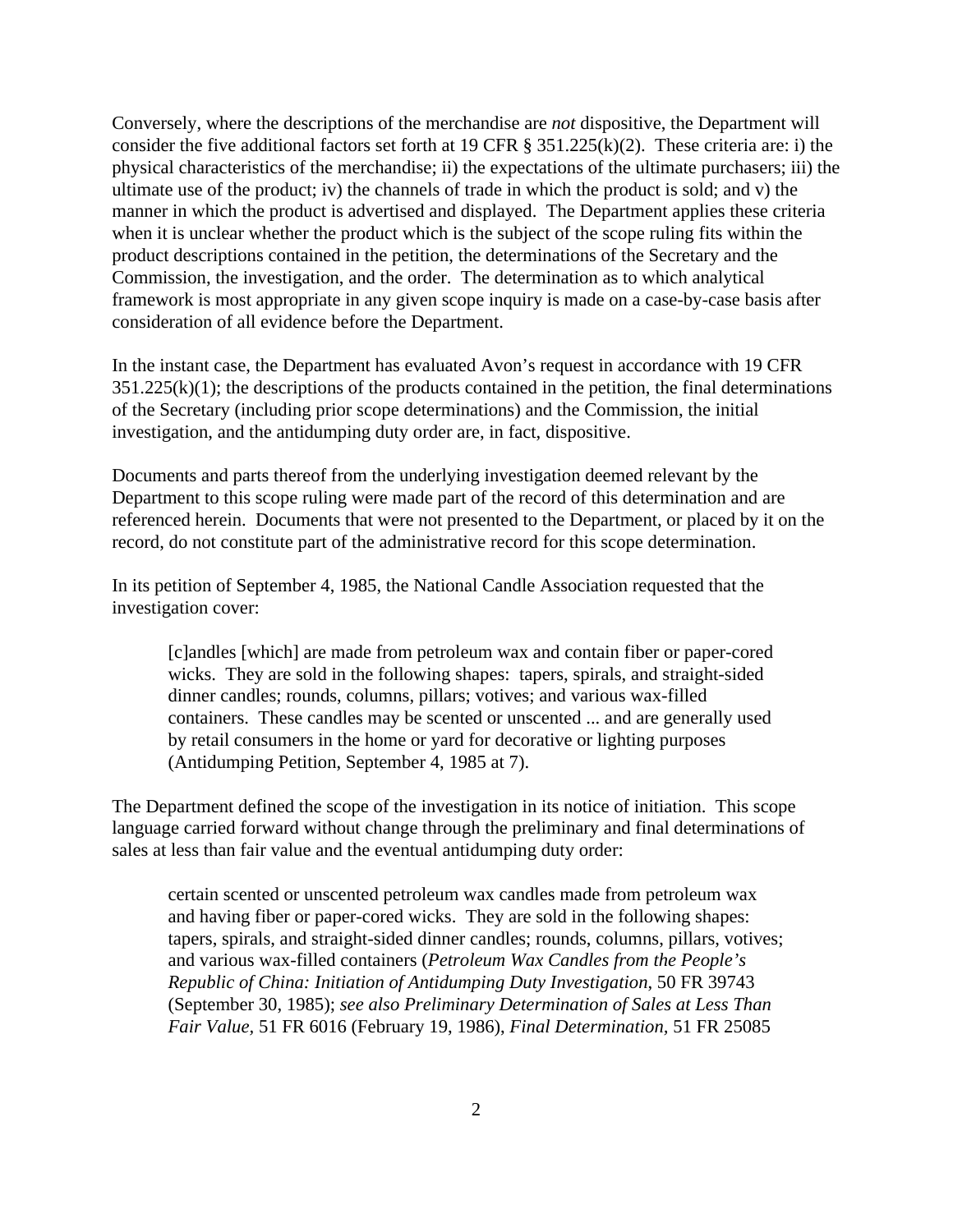(July 10, 1986), and *Antidumping Duty Order: Petroleum Wax Candles from the People's Republic of China* 51 FR 30686 (August 28, 1986)).

The Commission adopted a similar definition of the "like product" subject to its determinations, noting that the investigations did not include "birthday, birthday numeral and figurine type candles" (*Determinations of the Commission (Final)*, USITC Publication 1888, August 1986, at 4, note 5, and A-2 (Commission Determination)).

Also of relevance to the present scope inquiry is a notice issued to the United States Customs Service in connection with a July 1987 scope determination, which states:

The Department of Commerce has determined that certain novelty candles, such as Christmas novelty candles, are not within the scope of the antidumping duty order on petroleum-wax candles from the People's Republic of China (PRC). Christmas novelty candles are candles specially designed for use only in connection with the Christmas holiday season. This use is clearly indicated by Christmas scenes and symbols depicted in the candle design. Other novelty candles not within the scope of the order include candles having scenes or symbols of other occasions (*e.g.*, religious holidays or special events) depicted in their designs, figurine candles, and candles shaped in the form of identifiable objects (*e.g.*, animals or numerals), (CIE N-212/85, September 21, 1987; Letter from the Director, Office of Compliance, to Burditt, Bowles & Radzius, Ltd., July 13, 1987).

## **Avon's Scope Request**

Avon argues that both models subject to this inquiry: i) are Christmas novelty candles that fall under the holiday novelty exemption; ii) bear Christmas motifs that cannot be removed without damaging the candle; and iii) will be bought and sold only during the Christmas season. Avon included a sample of one of the models with its scope request. (Avon's Request at 3). The subject candles are decorated with holly leaves and berries molded on the exterior of the candles, as further described below under "Analysis."

#### **The National Candle Association's Comments**

In its comments, the NCA retraces the history of this antidumping duty order, including the import surges and resultant injury suffered by domestic manufacturers which prompted the original September 1985 antidumping petition. Turning specifically to Avon's request, petitioner asserts that, "Commerce has denied exclusion to candles that depict scenes, symbols or items related to late fall and winter months, or mere generic decorations, such as flowers, leaves, berries, jingle bells or winter scenes." (NCA's comments at 4).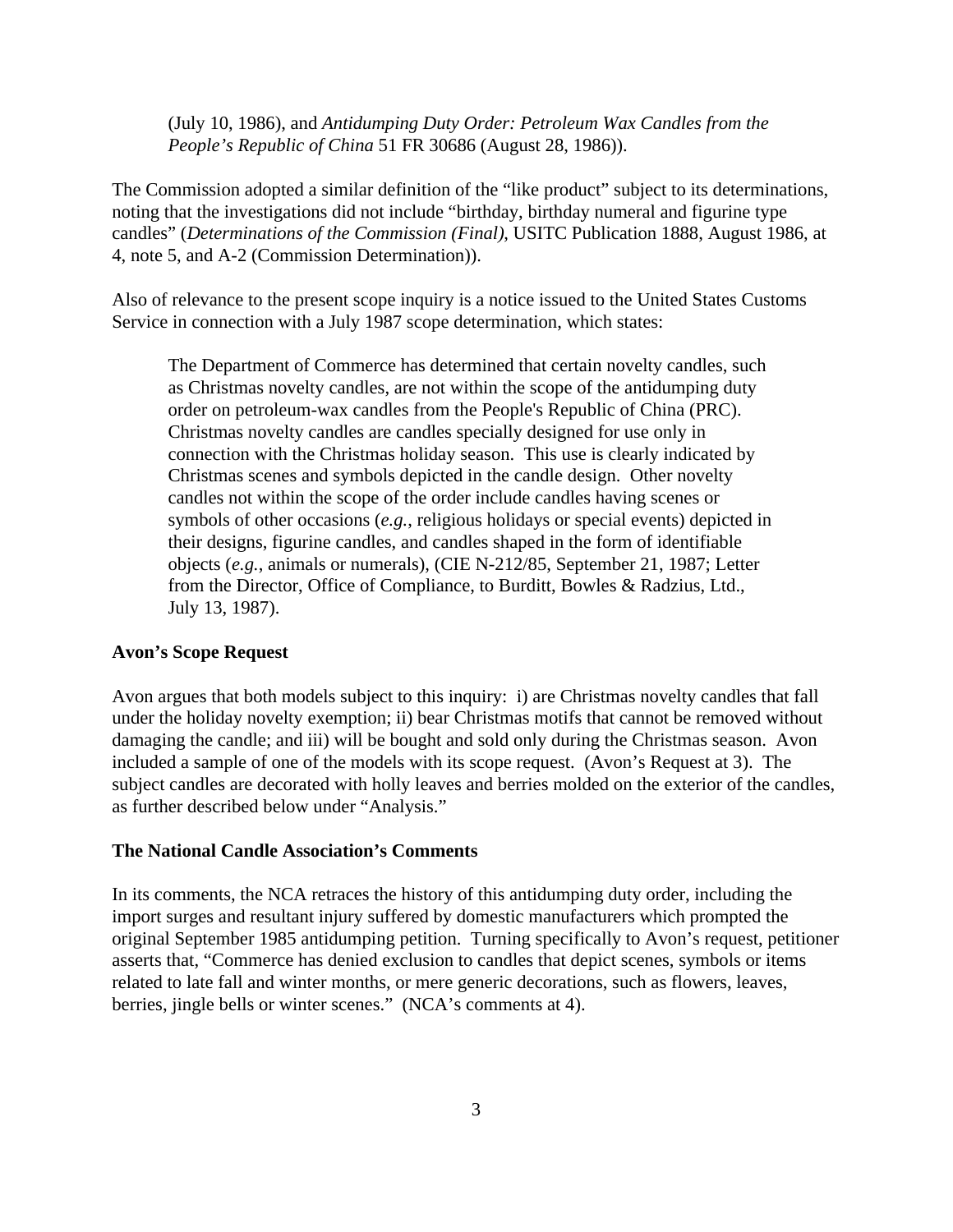The NCA concludes by noting what it characterizes as the long standing efforts of candle importers to ". . .evade or circumvent the Order. The Order is vital to the survival of the U.S. candle industry. Avon is now asking Commerce to narrow the scope of the Order so that it excludes everyday candles claiming that they are novelty candles. Commerce does not have the legal authority to narrow the scope of the Order. Furthermore, if Commerce grants Avon's requests, it will severely damage the efficacy of the Order." (NCA's comments at 7).

#### **Analysis**

The three factors noted above, under "Avon's Scope Request," are those which Avon contends render its candles outside the scope of the Order as holiday novelty candles. For the reasons discussed below, the Department subscribes to Avon's interpretation of the scope of the order.

When determining whether or not a particular product claimed as a holiday novelty candle is within the scope of the antidumping duty order, the Department's first line of inquiry is whether the shape of the candle is one delineated in the language of the Order's scope, *i.e.*, "tapers, spirals, and straight-sided dinner candles; rounds, columns, pillars, votives; and various waxfilled containers." As explained in the September 1987 Customs Information Exchange notice CIE N-212/85 and in previous scope rulings by the Department, novelty candles which are in a shape otherwise within the scope of the Order fall outside the scope of the Order due to the characteristic that renders them novelty candles. Characteristics that can exclude a candle from the Order's scope under the novelty exemption are limited to i) if a candle depicts scenes or symbols of a specific holiday; ii) if a candle is in the form of a figurine; and iii) if a candle is in the shape of an identifiable object. With respect to the instant request, we find that for the reasons outlined below, both candles fall outside the scope of the Order.

## **1. Holly Berry Pillar Candle (Product Profile No. 221227)**

Avon maintains that the sample candle provided, a green scented pillar candle, decorated with raised holly leaves and holly berries molded on the exterior of the candle, is a Christmas novelty candle. The Department agrees with this assertion. The holly images represent significant decorations, are clearly identifiable as holly, and are visible from multiple angles. Since the Court of International Trade has previously held that the holly sprig is a symbol associated with Christmas, and since removing the holly berries would cause significant damage to the candle, this candle should be excluded from the scope of the Order. This decision is consistent with Springwater Cookie & Confections v. The United States (Slip Op. 96-160, CIT, September 25, 1996).

#### **2. Holly Berry Pillar Candle (Holly Berries Painted Red)**

Avon has also requested the Department determine whether a candle, identical in all physical respects to the Holly Berry Pillar Candle discussed above, except containing holly berries painted red, would be outside the scope of the Order. The Department agrees with this assertion. The